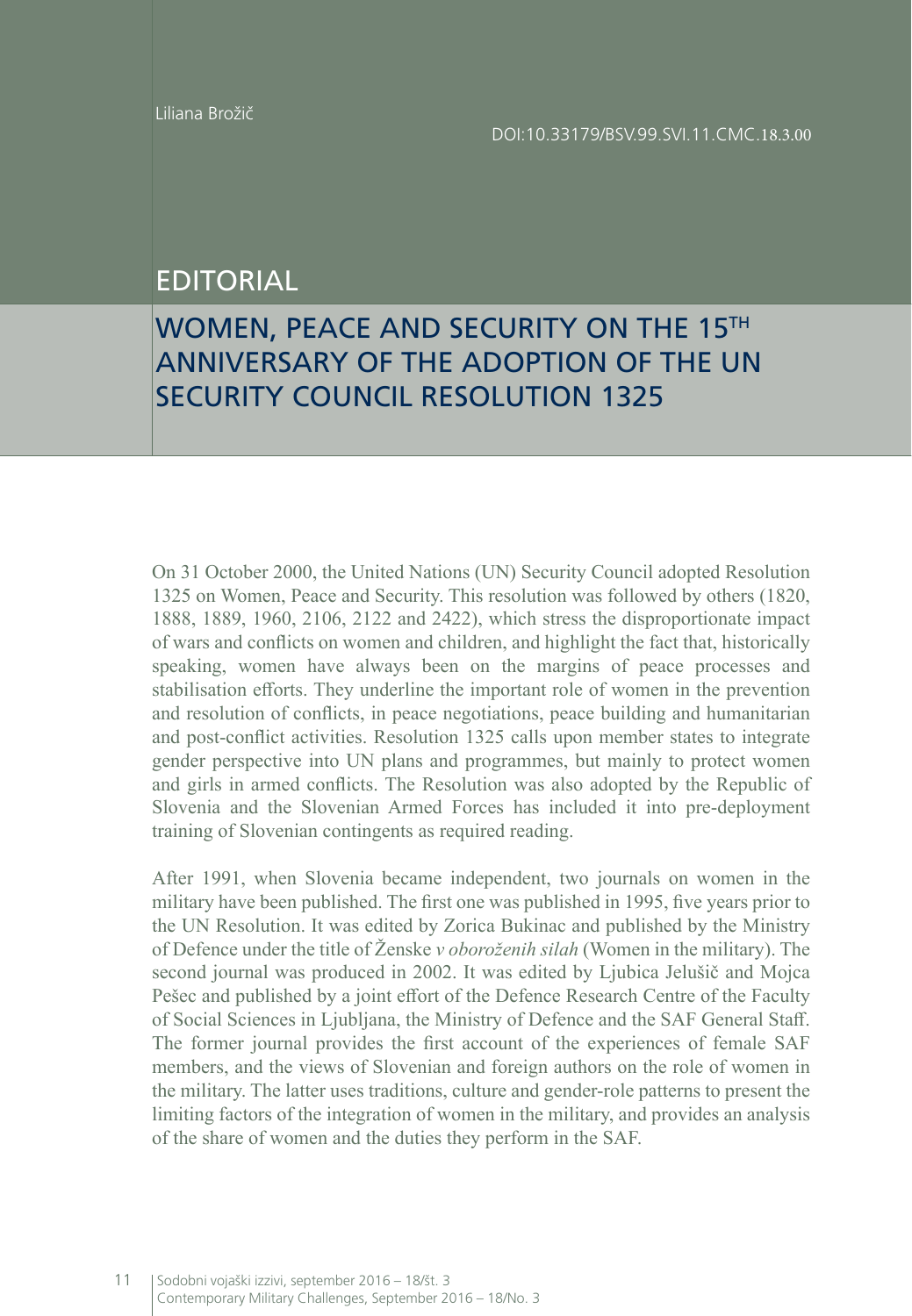Greater integration of women in the military still raises much attention and a number of questions. The experiences vary importantly across countries. A number of them are positive, but there are also the negative ones.

2015 marked 15 years since the adoption of Resolution 1325 on Women, Peace and Security, 20 years since the publishing of the first journal, and 13 years since the publishing of the other. With this thematic issue, the Editorial Board wished to learn about the novelties regarding the Resolution in Slovenia and abroad, and publish them. We invited Lieutenant Colonel Suzana Tkavc, PhD, Gender Advisor at SAF General Staff, appointed coordinator of the MoD for Gender Equality and national representative in the NATO Committee on Gender Perspectives to participate. The issue in front of us is the result of our joint efforts.

**Pablo Castillo Díaz**, who works in the United Nations Organisation, wrote the article *Military women in peacekeeping missions and the politics of UN Security Council Resolution 1325.* He shares with us his expert view and experiences regarding the Resolution on Women, Peace and Security. By focusing on international operations and missions, he draws attention to the advantages and disadvantages of the Resolution.

**Garry McKeon** wrote an article titled *Better citizens – humanitarian and gender training, EUTM Somalia.* The author has been member of the Irish Defence Forces for over 30 years and has also been deployed in a mission in Somalia. His experiences regarding training in the implementation of Resolution 1325 are very interesting, since they concern a cultural setting, which is substantially different from ours.

In her article *Some of the best practices in gender perspective and the implementation of UNSCR 1325 in the 25 years of Slovenian armed forces,* **Suzana Tkavc** provides an insight into gender perspective in the 25 years of Slovenia's independence with a special emphasis on the armed forces and their activities in international operations and missions. How well did Slovenia do compared to female and male representatives of other armed forces?

**Jovanka Šaranović, Brankica Potkonjak-Lukić** and **Tatjana Višacki** are the authors of the article *Achievements and perspectives of the implementation of UNSCR 1325 in the Ministry of Defence and the Serbian Armed Forces.* Serbia invested important effort into the implementation of Resolution 1325, since this subject matter is included in the national action plan, which includes a number of different state authorities and other non-governmental institutions. In their article, the authors determine how successful they were in this mission.

In the article titled *An analysis and critique of the UNSCR 1325 – what are recommendations for future opportunities?* **Jane Derbyshire** acquaints us with the perspective and experiences of the New Zealand Defence Force regarding the